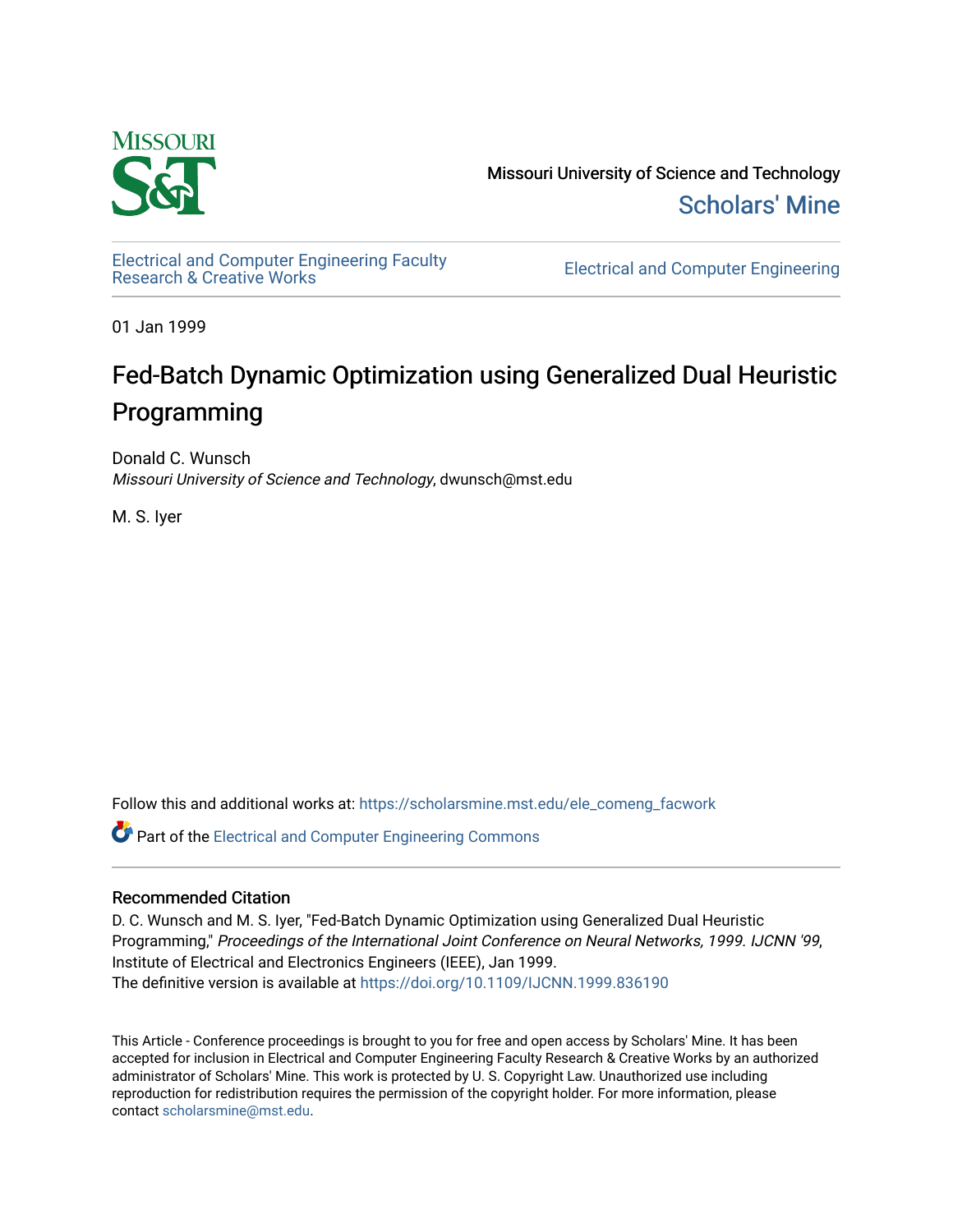# **Fed-Batch Dynamic Optimization Using Generalized Dual Heuristic Programming**

**Mahesh S. Iye; and Donald C. Wunsch, 11',** *Senior Member IEEE* 

**'Applied Computational Intelligence Laboratory Department** of **Electrical Engineering Texas Tech University E-mail: [dwunsch@coe.ttu.edu](mailto:dwunsch@coe.ttu.edu)**  URL: http://www.acil.ttu.edu **Lubbock,** TX **79409-3** 102

\* **Present Address: Department** of **Chemical Engineering Texas Tech University E-mail: [miver@coe.ttu.edu](mailto:miver@coe.ttu.edu) Lubbock,** TX **79409-3** 12 1

**\*Author to whom correspondence should be addressed** 

#### **Abstract**

*Traditionally, fed-batch biochemical process optimization and control* **uses** *complicated theoretical off-line*  optimizers, with no on-line model adaptation or re*optimization. This study demonstrates the applicability, effectiveness, and economic potential of a simple phenomenological model for modeling, and an Adaptive Critic Design, Generalized Dual Heuristic Programming, for on-line re-optimization and control of an aerobic fedbatch fermentor. me results are compared with those obtained using a Heuristic Random Optimizer.* 

### Introduction

Biochemical processes provide a good opportunity for optimization and control because they produce high value end products like vitamins, baker's yeast, **and** antibiotics [l], **[2]. In** addition, fermentation processes are often **non**stationary and, therefore, need continually adapting recipes for optimal performance. Fed-batch fermentations have been widely investigated for both optimization and control. The most important aspects to be considered are the changes in process parameters and/or dynamics during the operation of the batch. **This** requires dynamically adjusting the process model, and re-optimization using the improved model. Previous research demonstrated **this [3], [4],** using a Heuristic Random Optimizer *[5]* for both off-line and **on**line optimization.

This study explores a variety of control schemes including off-line optimization, on-line model re-parametrization, and on-line re-optimization of a fed-batch fermentor, using **an** Adaptive Critic **Design, Generalized** Dual Heuristic Programming *[6].* Specifically, a rigorous phenomenological model was used to represent the fermentation process, with an intentionally different model for the optimizer (to account for **the** process-model mismatch that exists in an industrial setting). Off-line optimization was performed using the HRO. The one-step IMPOL technique **[7]** was used for dynamic model parameter adjustment. Generalized Dual Heuristic Programming (GDHP) was utilized for on-line reoptimization, and the process performance obtained using the same was compared with that obtained using the HRO for both off-line and on-line optimization. Although the study was conducted for a specific case of cultivation of mammalian hybridoma cells (animal cells) to produce monoclonal antibodies [8]-[ lo], the overall development is perfectly general, and is easily applicable to any batch process that *can* be modeled. Details of the biochemical growth system, investigated in this study, can be found elsewhere **[3].**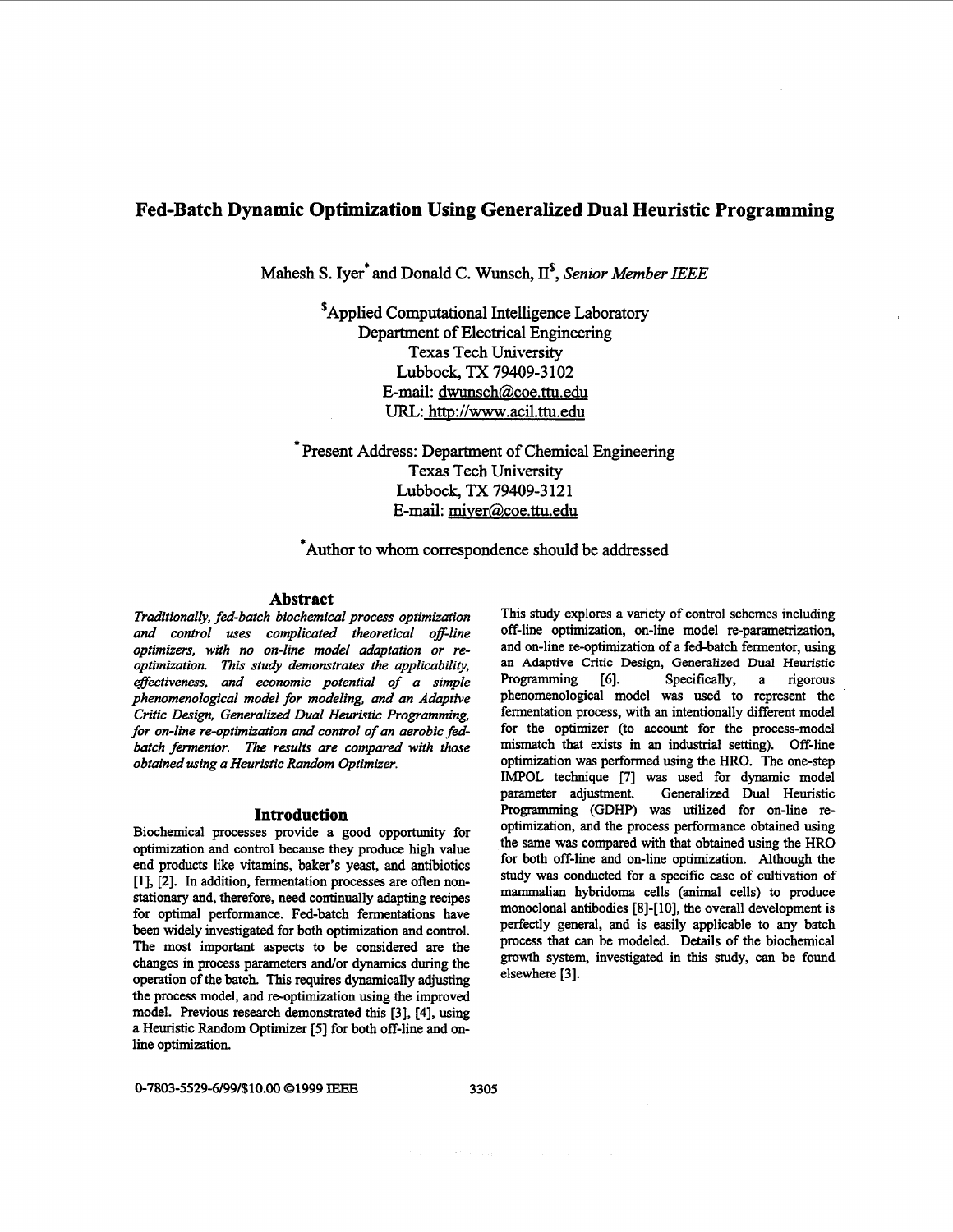# **Model development, assumptions and sources of process-model mismatch**

The detailed phenomenological model can be found elsewhere [3]. Basically, the model comprised the overall mass balance, **as** well **as** balances on individual constituents like viable and dead cells, the substrates, viz., glucose and amino acid (chiefly glutamine), dissolved oxygen, lactate (the inhibitor) and monoclonal antibodies (product). The process simulator (henceforth referred to **as**  the process) had almost the same form **as** the model, except for the Process-Model mismatch that was introduced. The Process-model mismatch was introduced in the form of functional mismatch, differences in values of parameters, and measurement errors.

Two case studies were formulated to investigate processmodel mismatch due to errors in estimating parameters. The first study featured an erroneously low estimate of  $k_{\text{dmax}}$  (specific death rate of cells) while the second study  $k_{\text{dmax}}$  $k_{dmax}$  (specific death rate of cells) while the second study featured an erroneously low estimate of  $k_{I max}$  (specific rate of inhibitor formation). The values assumed by both the parameters, in the model and the process, are presented in Table I. The values assumed by all other parameters *can*  be found elsewhere [3]. The model and process were formulated in such a way that the degree of process-model mismatch would be realistic by engineering **standards.** 

#### **The Heuristic Random Optimizer** *(HRO)*

The HRO is a powerful optimization routine that has been demonstrated *[5]* to be superior or equivalent to a variety of optimization algorithms including Broyden-Fletcher-Shanno, Fletcher-Reeves, Cauchy, gradient descent, etc. It has the advantages of constraint handling and scale independent stopping criteria. Hence the HRO was chosen **as** both the off-line optimization algorithm, and a comparative non-neural network based optimization scheme to benchmark the performance of **GDHP.** 

#### **Off-line Optimization**

The generic approach used, for off-line optimization, was to determine the values of the following variables, so as to maximize the average production rate per batch.

- a)  $S_0$ , the concentration of glucose in the continuous feed to the process as well **as** in the process at the **start** of fermentation,
- b) **A,,** the concentration of amino acid in the continuous feed to the process **as** well **as** in the process at the **start** of fermentation,
- Vo, the volume of the reactor contents at the **start**  of fermentation, c)
- **qo(l),** the feed rate to the reactor in the first reaction stage where there is a net increase in the population *of* cells with time, d)
- e)  $q_0(2)$ , the feed rate to the reactor in the second reaction stage where there is a net decrease in the population of cells with time,
- $X_{v0}$ , the initial inoculum of viable cells,
- g) **C,,** the concentration of dissolved oxygen at the start of fermentation.

The batch time was determined **as** the time when the process hit the volume constraint *(5* liters in this case) or when the average production rate dropped, whichever came earlier. The latter concept is applicable here since it has been observed [3] that the average production rate is a unimodal function of the operating time of fermentation.

The constraints, under which the optimization was performed [3], were based on solubility and process design considerations. The **best** off-line optimization results, obtained from multiple random **starts,** are given in Table 11.

# **Development of Generalized Dual Heuristic Programming**

#### Training of Critic

The critic was a 9-10-10 self-organizing feedforward network, trained to estimate the Bellman Cost Function **[ll]** and its gradient with respect to the system state. There was no one-step penalty imposed on any state, since a reference state was unknown accurately. In other words, the critic was trained, using error backpropagation [12], to minimize the following error for all states. are one-step penalty imposed on any state, since<br>the vas unknown accurately. In other words,<br>state was unknown accurately. In other words,<br>as trained, using error backpropagation [12], to<br>e following error for all states.

$$
e = \gamma J(t+1) - J(t) + \gamma \frac{\partial J(t+1)}{\partial R(t)} - \frac{\partial J(t)}{\partial R(t)} \quad (1)
$$

Here R(t) refers to the system state vector, that comprised the volume of reactor contents, concentrations of 7 state variables) and the remaining time of operation. These also constituted the inputs to the network. The discount factor,  $\gamma$ , was assigned a value of 0.5.<br>Values of  $\frac{\partial J(t)}{\partial R(t)}$  were network outputs corresponding to constituted the inputs to the network. The discount factor, **y,** was assigned a value of 0.5.

Values of 
$$
\frac{\partial J(t)}{\partial R(t)}
$$
 were network outputs corresponding to

the current system state **as** inputs, while the gradient

the current system state as inputs, while the gradient  
\n
$$
\frac{\partial J(t+1)}{\partial R(t)}
$$
 was evaluated as  
\n
$$
\frac{\partial J(t+1)}{\partial R(t)} = \left[\frac{\partial J(t+1)}{\partial R(t+1)}\right] \left[\frac{dR(t+1)}{dR(t)}\right]
$$
(2)  
\nHere, the vector  $\frac{\partial J(t+1)}{\partial R(t+1)}$  constituted the network output  
\ncorresponding to the next system state, while  $\frac{dR(t+1)}{dR(t)}$   
\nwas obtained as

 $\partial R(t+1)$ 

corresponding to the next system state, while  $\frac{dR(t+1)}{dR(t)}$ 

was obtained **as**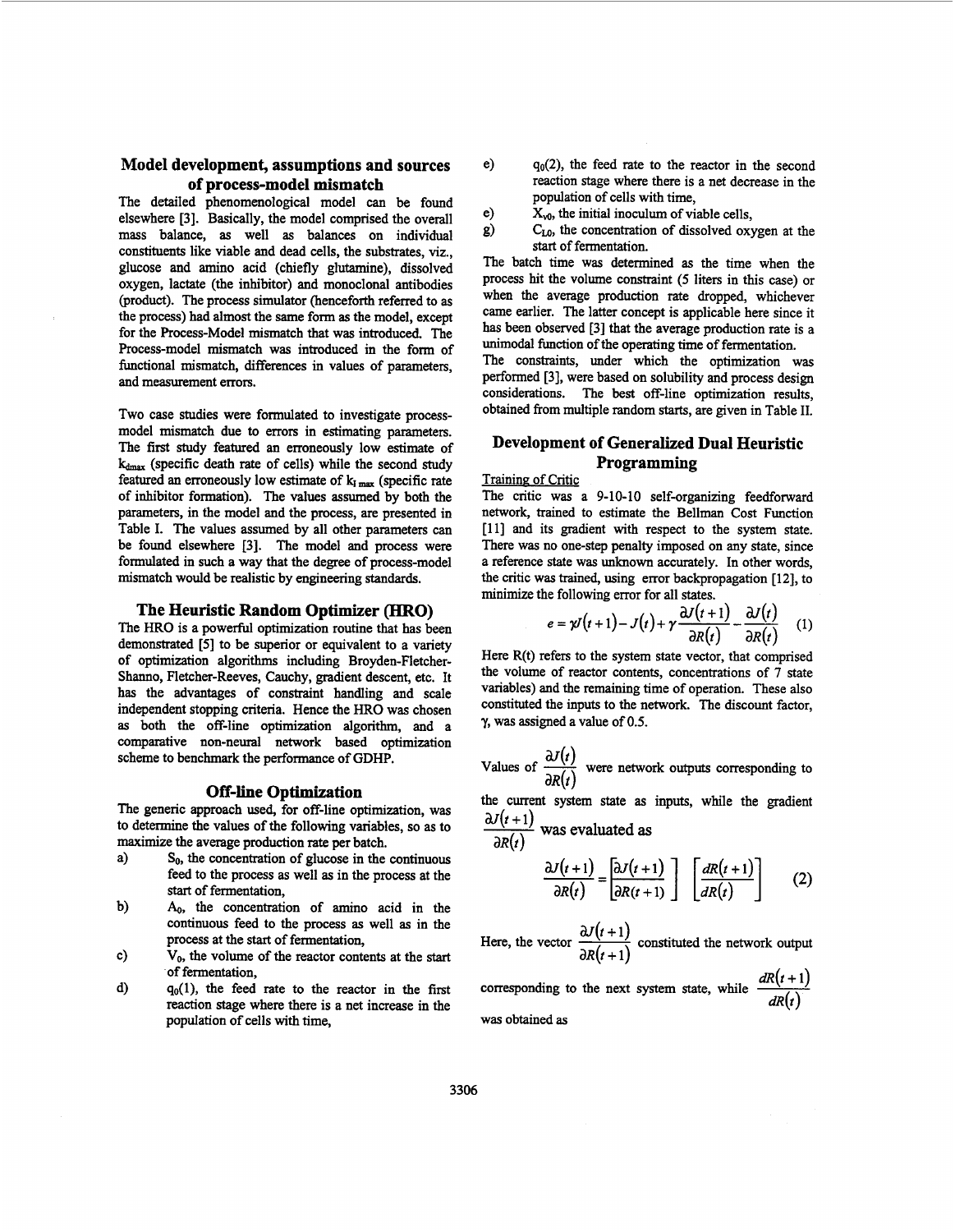$$
\frac{dR(t+1)}{dR(t)} = \frac{\partial R(t+1)}{\partial R(t)} + \frac{\partial R(t+1)}{\partial A(t)} \frac{\partial A(t)}{\partial R(t)}
$$
(3)

Here, A(t) constitutes the vector of outputs from the action network.

#### Training of Action

The action network was a 9-5-1 feedforward network that . was trained, using the Node Decopled Extended Kalman Filter [13], to predict the feed rate to the reactor that would minimize the cost function predicted by the critic network. In other words, the error, which the action network was trained to minimize, was

$$
e = \frac{dJ(t+1)}{dA(t)}
$$
 (4)

Eight of the nine inputs to the action network were the volume of reactor contents and concentrations of 7 state variables, while the ninth input was the sign of the quantity,

 $\frac{d(VX_{\nu})}{dt}$ , i.e. sign of the rate of change of total viable cell

mass with time. This was included to ensure that comparisons of performance with the HRO (which utilized the above information while arriving at the feed rate) were meaningful.

The detailed methods of training are not being presented **here. However, it should be noted that both the critic and**  action networks were trained **as** per the general techniques developed by Prokhorov and Wunsch [6].

## **Model Re-parametrization: IMPOL Technique**

During process operation, the true process parameters **drift as** per underlying relationships not exactly **known** to the engineer. Hence, dynamically, there is a need to adjust model parameters to ensure compliance of the model with the process behavior. The IMPOL technique [7] is a one*step* application of Newton's method, per control interval, to update a model parameter using the actual processmodel mismatch (PMM) and the model sensitivity to the parameter. Details of implementation of the **IMPOL**  technique are presented elsewhere

For this particular study, the parameter,  $\pi_{\text{max}}$ , denoting the maximum value of the specific product synthesis rate, **was**  adjusted using Equation (7). This parameter was used since it was directly involved in the equation describing the rate of product formation.

# **Dynamic Model Re-parametrization and Online Re-optimization using** HRO **and GDHP**

The sequential strategy, used for on-line re-optimization, is **as** follows

- a) The product concentration in the process was measured (Noise was incorporated in the measurement).
- b) The extent of process-model mismatch, PMM, was estimated using (5).
- The process-model mismatch **was** eliminated using the IMPOL technique.
- d) Once model adjustment was performed, both HRO and GDHP were utilized for on-line re-optimization. Both were utilized to determine only the feed rate to the reactor. The remaining time of operation was The remaining time of operation was determined **as** described previously, i.e., to ensure that the system doesn't hit the volume constraint while maintaining the highest possible average rate of production of the desired product. While using GDHP for on-line re-optimization, there was no on-line retraining of either the action and critic networks. Any changes in the model were reflected solely in the system state, that acted as an input vector to the networks.

#### **Comparison of Results using** HRO **and GDHP**

The comparison of measured product concentration profiles along off-line optimal (using HRO) and on-line optimal (using both HRO and GDHP) trajectories is **depicted in Fig. 1 for Case (1). Fig. 2 depicts the annual**  product yields for Case (1). It is clearly seen that GDHP outperformed both off-line and on-line HRO insofar **as**  average production rate was concerned. Specifically, for Case **(l),** the average off-line optimal production rate was 64.5 g/annum per batch. On-line re-optimization, using the HRO, resulted in **an** average production rate of 67.8 g/annum per batch. The use of GDHP, for on-line optimization, resulted in an average production rate of 82.9 g/annum per batch. For Case (2), the corresponding figures were 68.47 g/annum per batch and **78.4** g/annum per batch respectively, along off-line and on-line optimal operations using the HRO, and 86.08 g/annum per batch along on-line optimal operation using GDHP.

If the market demand for monoclonal antibodies is considered to be 5 kg/annum of recovered product, **as** is often the case [14]-[16], a detailed economic analysis for Case (1) indicated that the use of GDHP resulted in an increase in the annual net profit by \$6.42 million and \$5.03 million respectively, over off-line and on-line optimal operations using the HRO. For Case **(2),** the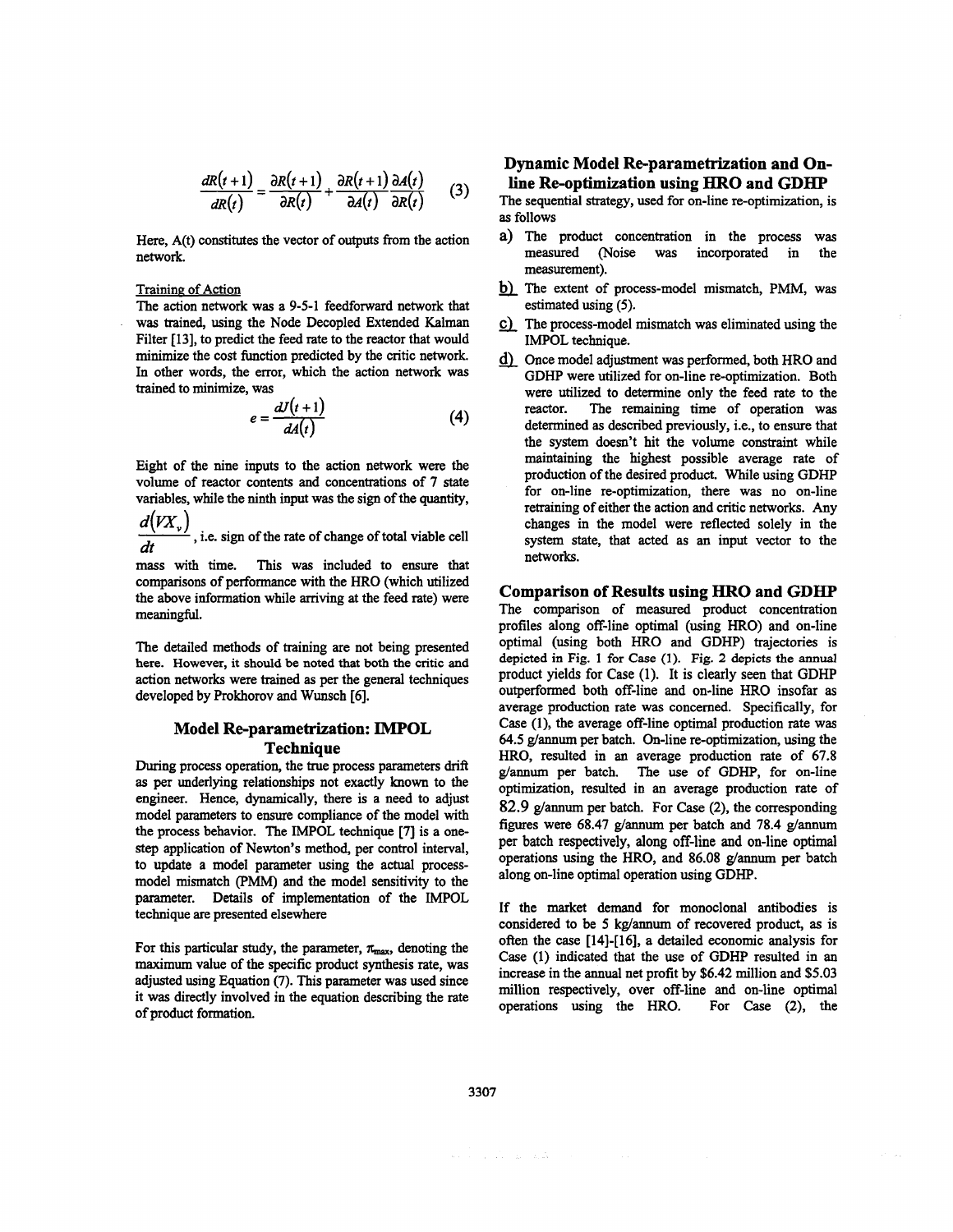corresponding figures were \$8.46 million and \$4.46 million respectively.

**In** addition to improved productivity and better economics, the use of Adaptive Critic Designs offers significant advantages over traditional direct search optimization routines like the HRO. These are

- Adaptive Critic Designs facilitate easy constraint handling via penalty functions and bounded activation functions in Neural Networks.
- b) Neural networks compute rapidly, thereby facilitating a much reduced control interval relative to optimizers like HRO. **This** advantage of reduction **in** control interval would be highly significant in massive systems<br>like refineries, where optimization involves like refineries, where optimization determination of several decision variables, and computational time is an important aspect of process economics.
- With traditional optimization routines, improvements in the model are translated into improved optimal operation only by dynamic re-optimization. However, with Adaptive Critic Designs, even **no** on-line retraining results in significant improvements **as**  opposed to both off-line and on-line optimal operation using conventional optimizers like HRO. This is due partly to the fact that the system state (that reflects changes in the model) is explicitly used while computing the control action, and also due to the fact that Adaptive Critic Designs do not, in general, require a perfect model for true optimal process performance **~71.**

#### **Conclusions**

This study demonstrates the applicability and economic potential of a simple scheme for off-line optimization and on-line model **parameter** adjustment and re-optimization using Generalized Dual Heuristic Programming. **In**  general, Generalized Dual Heuristic Programming is robust towards model uncertainties, and tracks the global optimum closely. Besides, the significant economic benefits and increased computational power, obtained by the use of GDHP, is a pointer to possible avenues in exhaustive application of Adaptive Critic Designs in the field of bioreactor control.

#### **Acknowledgments**

The authors would like to thank Prof. R. Russell Rhinehart, Head of the School of Chemical Engineering, at **Oklahoma**  State University, for his guidance in the initial stages of the study. **In** addition, the HRO developed by him with coworkers **has** been of great utility. Many thanks are due to Prof. Ted Wiesner, from the Department of Chemical Engineering at Texas Tech University, for his immense help in developing the model.

#### **References**

- $[1]$ W. Bamberger, and R. Iserman, "Adaptive On-Line Steady-State Optimization of Slow Dynamic Processes," *Automatica,* vol. 14, pp. 223-230, 1978.
- $[2]$ I. W. D. **Hackh,** *Grant and Hackh's Chemical*  Dictionary. New York: McGraw-Hill, 1987.
- $[3]$ M. **S.** Iyer, T. F. Wiesner, and R R. Rhinehart, "Dynamic Re-optimization of a Fed-Batch Fermentor,'' *Biotechnology and Bioengineering, vol. 63, pp. 10-21,* 1999.
- $[4]$ **S.** Dhir, **IC.** J. Morrow, R R Rhinehart, and T. F. Wiesner, "On-line Dynamic Optimization of a Fed-Batch Fermentor," Submitted to *Biotechnology and Bioengineering,* 1998.
- J. Li, R. R. Rhinehart, "Heuristic Random  $[5]$ Optimization," *Computers and Chemical Engineering,*  vol. 22, **no.** 3, pp. 427-444, 1998.
- $[6]$ D. V. Prokhorov, D. C. Wunsch, "Adaptive Critic Designs," *IEEE Transactions on Neural Network,* vol. 8, **no.** 5, pp. 997-1007, 1997.
- $[7]$ R. R. Rhinehart, and J. B. Riggs, "Two Simple Methods for On-line Incremental Model m-line Incremental Model<br>Computers and Chemical Parametrization," *Engineering, vol.* 15, no. 3, pp. 181-189, 1991.
- $[8]$ B. C. Batt, and D. **S.** Kompala, "A Structured Kinetic Modeling Framework for the Dynamics of Hybridoma Growth and Monoclonal Antibody Production in Continuous **Suspension** Cultures," *Biotechnol. Bioeng.,*  vol. 34, pp. 515-531, 1989.
- $[9]$ J. G. Gaertner, and P. Dhurjati, "Fractional Factorial Study of Hybridoma Behavior. 1. Kinetics of Growth **and** Antibody Production," *Biotechnologv* Progress, vol. 9, pp. 298-308, 1993.
- $[10]$ M. de Tremblay, M. Pemer, C. Chavarie, and J. Archambault, "Fed-batch culture of hybridoma cells: Comparison of optimal control approach and closed loop strategies," *Bioprocess Engineering,* vol. 9, pp. 13-21, 1993.
- $[11]$ R. E. Bellman, *Dynamic Programming*. New Jersey: Princeton Univ. **Press,** 1957.
- $[12]$ **Y.** Chauvin, and D. E. Rumelhart **(Eds.),**  *Backpropagation* : *Theory, architectures, and applications,* Hillsdale, **N.** J., Lawrence Erlbaum Associates, 1995.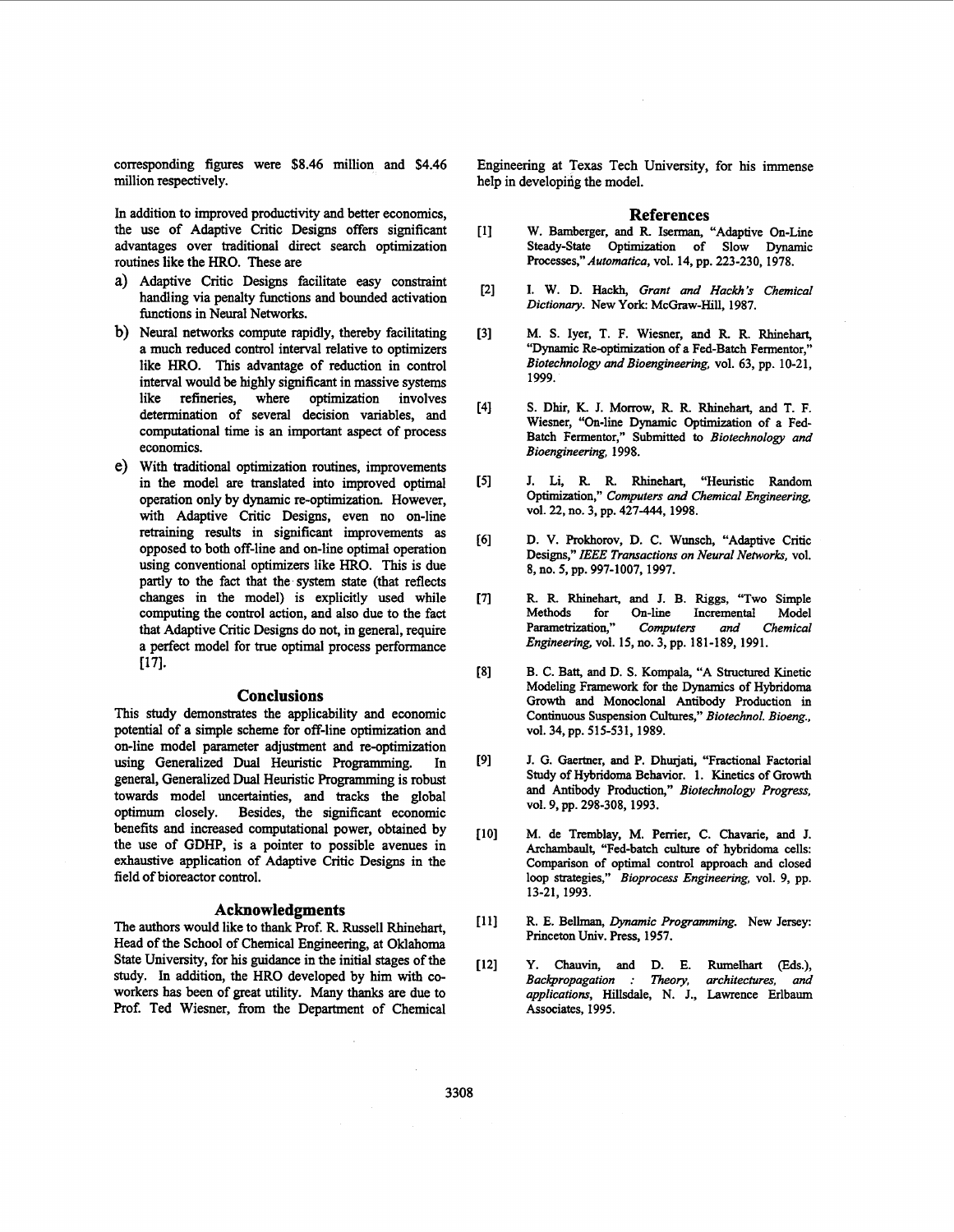- Perceptrons with the Extended Kalman Algorithm," in *Advances in Neural Information Processing Systems I,*  Denver 1988, D. S. Touretzky, Ed. San Mateo, CA; Morgan Kaufmann, 1989, pp. 133-140.
- [14] B. Atkinson, and F. Mavituna, *Biochemical Engineering and Biotechnology Handbook Chapter 8.*  Engineering and Biotechnology Handbook. Chapter 8. [17] Stockton Press (MacMillan Publishers), 1991.
- [13] L. Singhal, and L. Wu, "Training Multilayer [IS] Monoclonal Antibody Purification Handbook (including MAbAssistant). 1993. Pharmacia.
	- G. L. **Smith,** "Large Scale *Animal* Cell Culture," in *Bioprocess Engineering,* B.K. Lydersen, N.A. D'Elia, and K.L. Nelson, Eds., Wiley Interscience, 1994. [16]
	- E. W. **Saad,** Personal Communications, *Department of Electrical Engineering. Taus Tech Universiiy,* 1998. - **Tables**

|                                       |                                            | Delineation of Cases (1) and (2)           |                                             |                                              |
|---------------------------------------|--------------------------------------------|--------------------------------------------|---------------------------------------------|----------------------------------------------|
|                                       | Case $(1)$                                 |                                            | Case (2)                                    |                                              |
| Parameter                             | Erroneously low k dmax                     |                                            | Erroneously low $k_{\text{1 max}}$          |                                              |
|                                       | Value used in<br>Model                     | Value used in Process                      | Value used in<br>Model                      | Value used in<br>Process                     |
|                                       | $0.08$ g dead cells/ g<br>viable cells/hr  | $0.16$ g dead cells/<br>g viable cells/hr  | $0.08$ g dead cells/ $g$<br>viable cells/hr | 0.0786 g dead<br>cells/ g viable<br>cells/hr |
| $k_{\rm d,max}$<br>k <sub>I max</sub> | $0.1675$ g inhibitor/<br>g viable cells/hr | $0.1638$ g inhibitor/ g<br>viable cells/hr | $0.1675$ g inhibitor/ g<br>viable cells/hr  | $0.3348$ g inhibitor/<br>g viable cells/hr   |

Table I

|                                                                | Table II                      |  |  |  |
|----------------------------------------------------------------|-------------------------------|--|--|--|
| Values of Decision Variables obtained by Off-line Optimization |                               |  |  |  |
| Decision Variable                                              | Optimal Value                 |  |  |  |
| s,                                                             | 98.9 g/l                      |  |  |  |
| A٥                                                             | 11.4 g/l                      |  |  |  |
|                                                                | 4.641                         |  |  |  |
| $q_0(1)$                                                       | 14.4 ml/day                   |  |  |  |
| $q_0(2)$                                                       | 82.2 ml/day                   |  |  |  |
|                                                                | 12 days, 13 hr and 20 minutes |  |  |  |
| $\mathbf{x}_{\text{w}}$                                        | $30 \text{ me}/l$             |  |  |  |
| $\mathtt{C_{LO}}$                                              | $29 \text{ mg}/l$             |  |  |  |

Table **II** 

**3309** 

 $\mathcal{B}^{\prime} \leftarrow \mathcal{B} \mathcal{A}^{\prime} \mathcal{B} \mathcal{A}^{\mathcal{B}} \leftarrow \mathcal{B}^{\prime} \leftarrow \mathcal{B}^{\prime} \leftarrow \mathcal{B}^{\prime}$